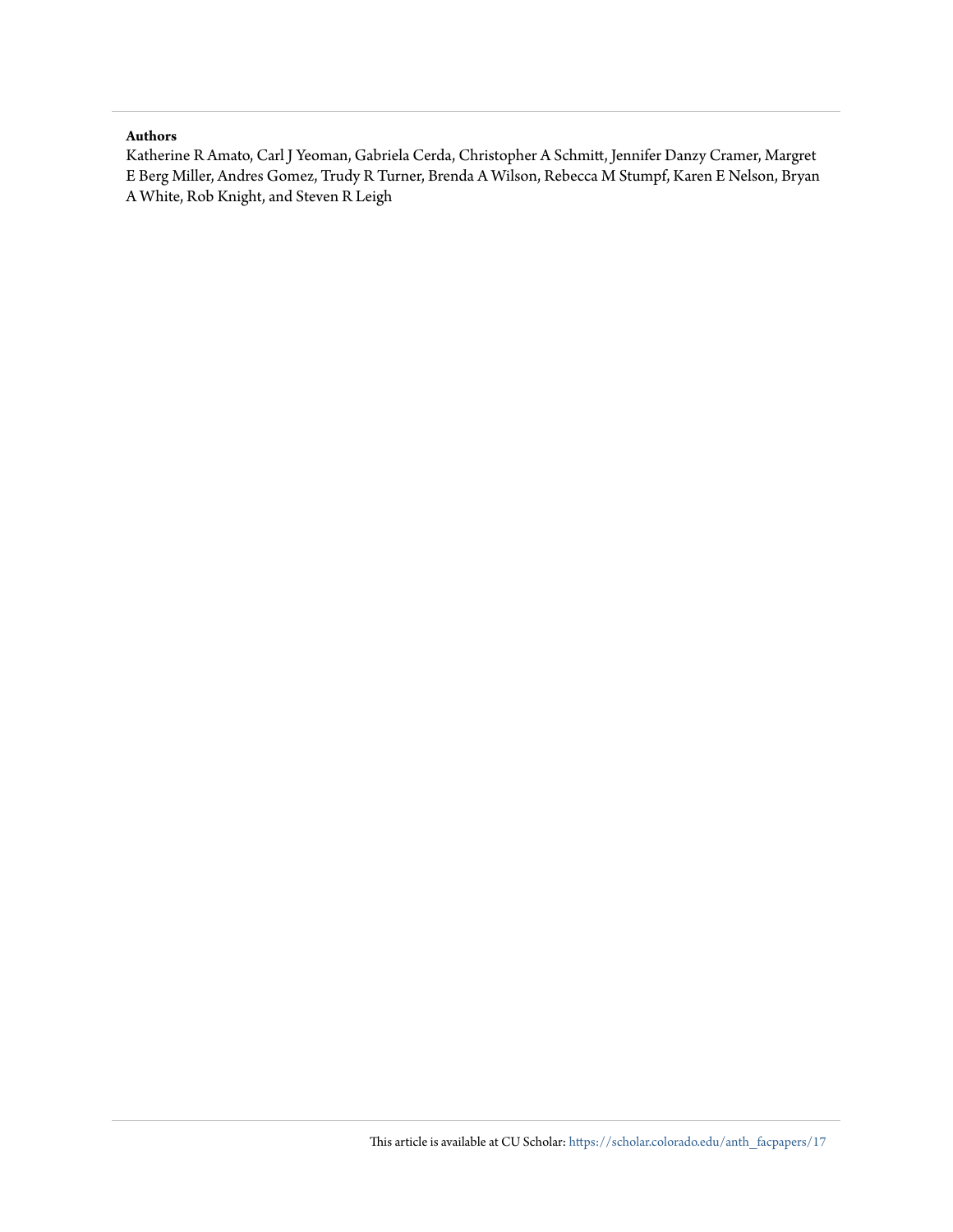# **RESEARCH CHINESE ARCH CHINESE ARCH CHINESE ARCH**



# CrossMark Variable respo[n](http://crossmark.crossref.org/dialog/?doi=10.1186/s40168-015-0120-7&domain=pdf)ses of human and non-human primate gut microbiomes to a Western diet

Katherine R. Amato<sup>1,2,3\*</sup>, Carl J. Yeoman<sup>4</sup>, Gabriela Cerda<sup>5</sup>, Christopher A. Schmitt<sup>6,16</sup>, Jennifer Danzy Cramer<sup>7</sup> , Margret E. Berg Miller<sup>8</sup>, Andres Gomez<sup>8,9</sup>, Trudy R. Turner<sup>10,11</sup>, Brenda A. Wilson<sup>8,12</sup>, Rebecca M. Stumpf<sup>5,8</sup>, Karen E. Nelson<sup>13</sup>, Bryan A. White<sup>8,14</sup>, Rob Knight<sup>15</sup> and Steven R. Leigh<sup>2,8</sup>

# Abstract

**Background:** The human gut microbiota interacts closely with human diet and physiology. To better understand the mechanisms behind this relationship, gut microbiome research relies on complementing human studies with manipulations of animal models, including non-human primates. However, due to unique aspects of human diet and physiology, it is likely that host-gut microbe interactions operate differently in humans and non-human primates.

Results: Here, we show that the human microbiome reacts differently to a high-protein, high-fat Western diet than that of a model primate, the African green monkey, or vervet (Chlorocebus aethiops sabaeus). Specifically, humans exhibit increased relative abundance of Firmicutes and reduced relative abundance of Prevotella on a Western diet while vervets show the opposite pattern. Predictive metagenomics demonstrate an increased relative abundance of genes associated with carbohydrate metabolism in the microbiome of only humans consuming a Western diet.

**Conclusions:** These results suggest that the human gut microbiota has unique properties that are a result of changes in human diet and physiology across evolution or that may have contributed to the evolution of human physiology. Therefore, the role of animal models for understanding the relationship between the human gut microbiota and host metabolism must be re-focused.

Keywords: Gut microbiome, Vervet, Chlorocebus aethiops, Western diet, Human evolution

# Background

A common theme in human gut microbiome research currently is the effect of diet on gut microbiota composition, and ultimately, host physiology [1]. In particular, a number of studies focus on the impact of a "Western" diet (high in animal fat and protein and low in fiber) compared to a "non-Western" diet (low in animal fat and protein and high in fiber; [2–6]). Western and non-Western human diets are consistently associated with distinct gut microbial communities [2–6], and humans consuming a high-protein, high-fat Western diet also have higher rates of obesity and other metabolic syndromes such as diabetes [7]. Gut microbes appear to be implicated



As data describing patterns in the human gut microbiota accumulate, researchers are beginning to turn toward animal models to test the mechanisms driving host-gut microbe interactions and their physiological consequences. While the use of rodent models is particularly popular due to ease of manipulation, non-human primate models are being integrated as well as a result of their close phylogenetic relationships with humans and presumably similar physiology [1, 11–13]. For example, a recent study examined the impact of a high-fat diet on the gut microbiota of adult female macaques and their offspring [12].

However, human evolution appears to reflect a major dietary shift from a predominantly plant-based diet to an increasingly carnivorous diet, with relatively recent increases in food digestibility due to tool use, cooking, and



© 2015 Amato et al. Open Access This article is distributed under the terms of the Creative Commons Attribution 4.0 International License [\(http://creativecommons.org/licenses/by/4.0/](http://creativecommons.org/licenses/by/4.0/)), which permits unrestricted use, distribution, and reproduction in any medium, provided you give appropriate credit to the original author(s) and the source, provide a link to the Creative Commons license, and indicate if changes were made. The Creative Commons Public Domain Dedication waiver [\(http://creativecommons.org/publicdomain/zero/1.0/](http://creativecommons.org/publicdomain/zero/1.0/)) applies to the data made available in this article, unless otherwise stated.

<sup>\*</sup> Correspondence: [katherine.amato@northwestern.edu](mailto:katherine.amato@northwestern.edu) <sup>1</sup>

<sup>&</sup>lt;sup>1</sup>Department of Anthropology, Northwestern University, Evanston, USA 2 Department of Anthropology, University of Colorado Boulder, Boulder, USA

Full list of author information is available at the end of the article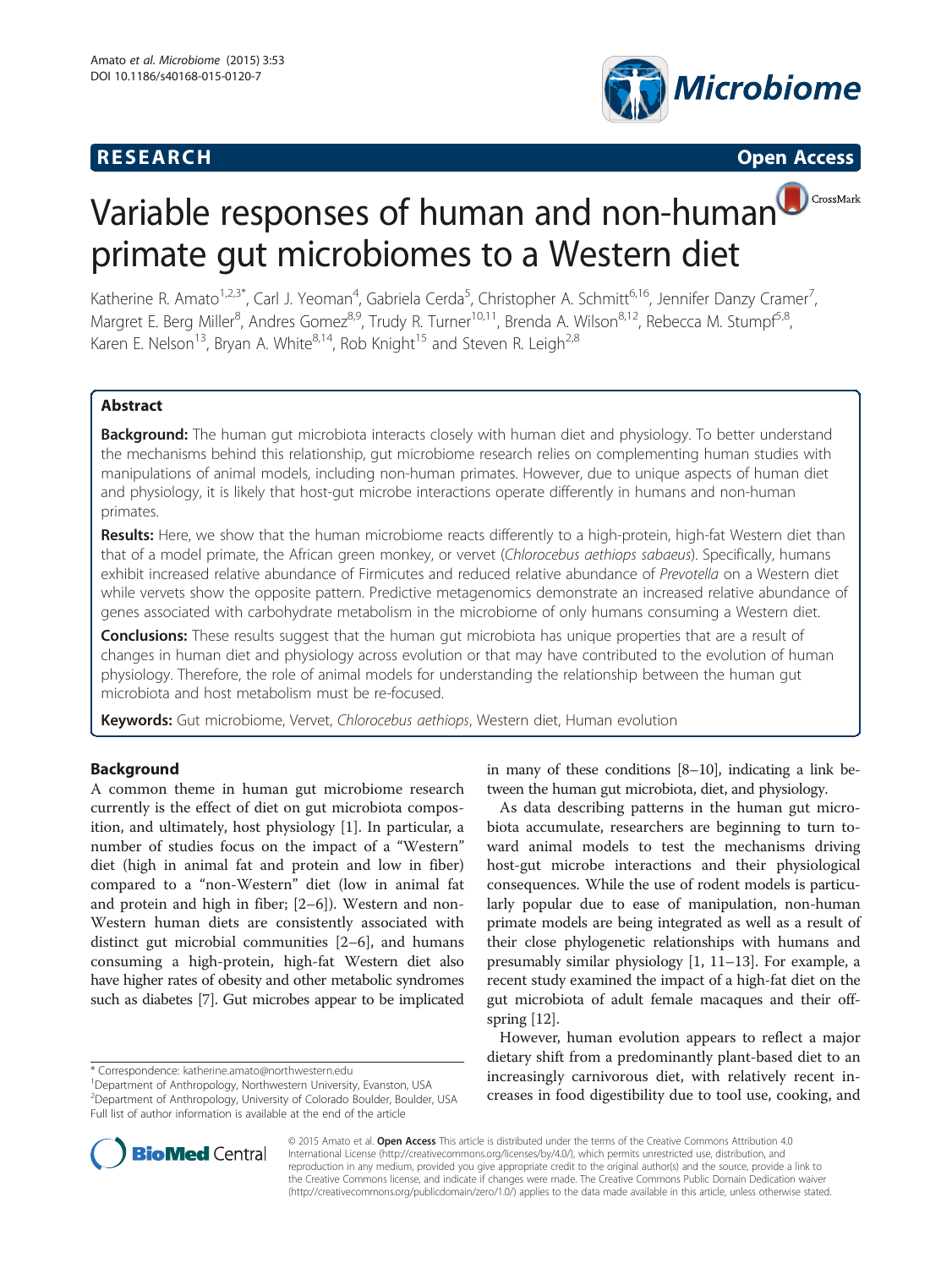other processing techniques [14–16]. Additionally, compared to non-human primates, humans are characterized by a number of unique physiological adaptations, including increased brain size, reduced gut size, increased fat deposition, and decreased muscle mass [17–19]. Differences also exist between human and non-human primate Toll-like receptors in the gut as well as expression of enzymes for the production of hormones such as prostaglandin [20–22]. Because diet can alter the taxonomic composition of the human gut microbiota during an individual's lifetime [23, 24], and human metabolism and physiology is closely linked to the gut microbiota [25], it is likely that evolutionary shifts in human diet and physiology were accompanied by shifts in the gut microbiota. As a result, the human gut microbiota should exhibit unique properties when compared to the non-human primate gut microbiota. If this is the case, non-human primate models of host-gut microbe relationships may be less ideal than assumed for addressing questions regarding human diet and physiology in the context of the gut microbiota.

Recent data provide evidence that the human gut microbiota is less diverse and better adapted to a meat-rich diet compared to closely related extant primates [26], but no direct comparison of host-gut microbe dynamics in humans and non-human primates currently exists. Therefore, it is unclear if the relationship between the gut microbiota and host diet and physiology differs in humans compared to other primates. To improve our understanding of how host-gut microbe interactions are similar or different in human and non-human primates, here, we use 454 titanium pyrosequencing and predictive metagenomics (PICRUSt) [27] to compare the gut microbiota of humans and African green monkeys, or vervets (Chlorocebus aethiops sabaeus), consuming both a Western and a non-Western diet. Physiological similarities to humans make vervets, an attractive model for biomedical trials [28], particularly with regards to human metabolic disorders and obesity [29, 30]. Vervets may therefore provide an excellent reference system for understanding how unique the responses of the human gut microbiota to diet are compared to other primates.

Despite the utility of vervets as models for human physiology in many contexts, we hypothesized that the vervet gut microbiota would exhibit distinct responses to a Western diet when compared with the human gut microbiota. Specifically, we predicted that the relative abundances of fewer microbial taxa and genes would differ in response to diet in the vervet gut microbiota since vervets have not evolved to include large amounts of animal fat and protein in their natural diets [31]. Consequently, the vervet gut microbiota should be less able to adapt to this type of Western diet and may not be an appropriate model for understanding human gut microbe interactions in the context of diet.

# Results

# Vervets

Results show that although vervets fed a typical Western diet (TWD, see Methods for composition) had similar gut microbial richness compared to wild vervets consuming a non-Western diet (Fig. 1), the composition of their gut microbiota was distinct (unweighted UniFrac distance,  $F_{1,26} = 4.8$ ,  $p < 0.001$ ,  $r^2 = 0.16$ , Fig. 2; weighted UniFrac distance,  $F_{1,26} = 9.6$ ,  $p < 0.001$ ,  $r^2 = 0.28$ , Additional file 1: Figure S1, Table S1-S5). Specifically, at the phylum level, TWD-fed vervets had significantly lower relative abundances of Firmicutes, Lentisphaerae, Proteobacteria, Tenericutes, and Verrucomicrobia than wild vervets (Additional file 1: Table S1). In contrast, TWD-fed



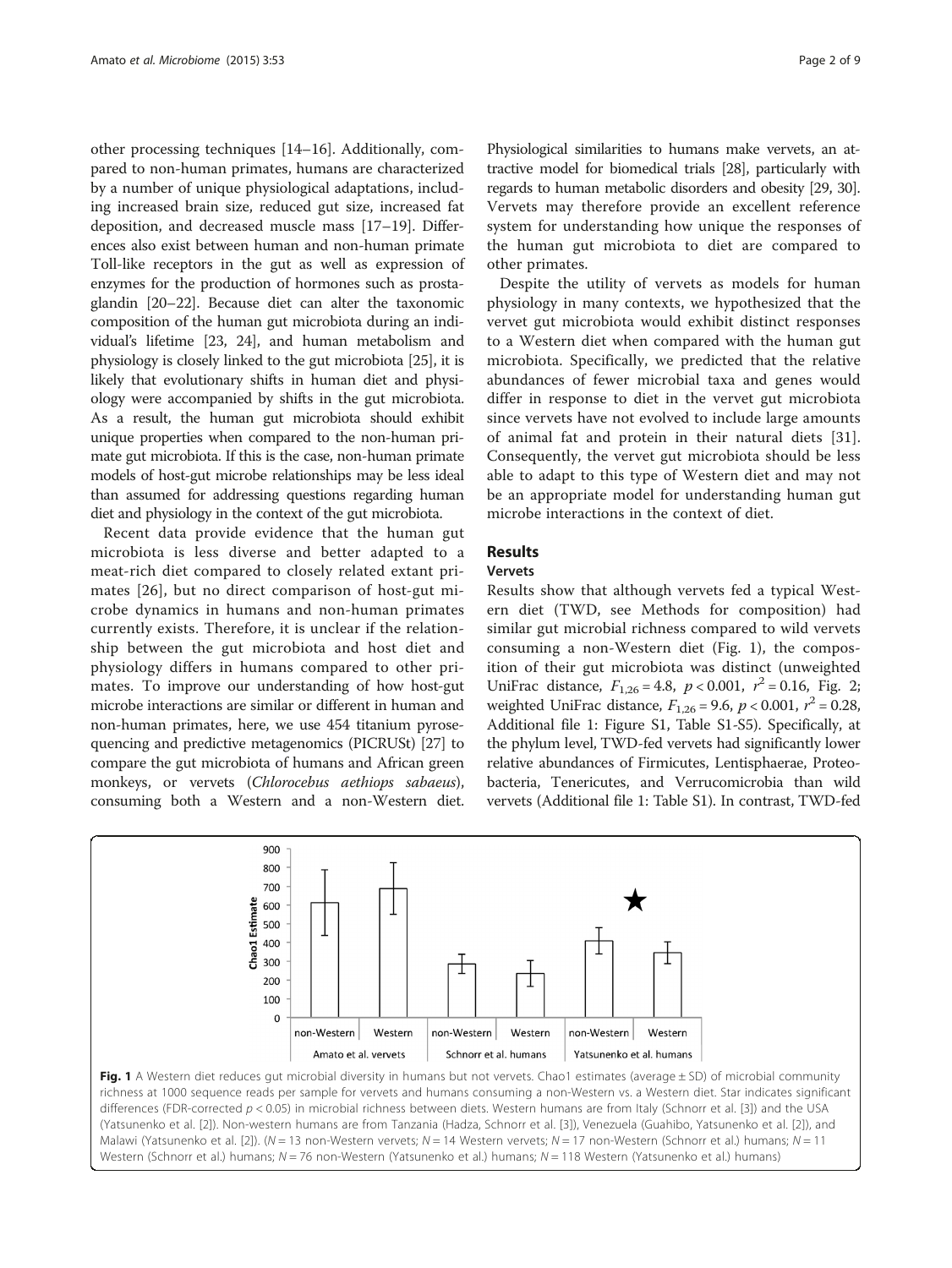

vervets had significantly higher abundances of Bacteroidetes and TM7, with a trend for higher relative abundances of Spirochaetes (Additional file 1: Table S1). At the genus level, we also detected lower relative abundances of Clostridium and a tendency for lower relative abundances of Bifidobacterium in TWD-fed vervets as well as higher relative abundances of Desulfovibrio, Prevotella, Cantenibacterium, and Collinsella (Additional file 1: Table S5).

Predictive metagenomics also revealed differences in the vervet gut microbiome in response to diet ( $F_{1,57} = 4.94$ ,  $p =$ 0.01,  $r^2$  = 0.08). Specifically, 22 genes differed in relative abundance between wild vervets and TWD-fed vervets. For example, K00432, a glutathione peroxidase, which is associated with lipid and amino acid metabolism, was present at higher relative abundances in vervets consuming a TWD than wild vervets (Additional file 1: Table S6). The same pattern was observed in the relative abundance of K02619, a 4-amino-4-deoxychorismate lyase, which is associated with folate biosynthesis. In contrast, K00068 (sorbitol-6 phosphate 2-dehydrogenase), K00844 (hexokinase), and K05884 (L-2-hydroxycarboxylate dehydrogenase), with roles in fructose and mannose metabolism, carbohydrate and lipid metabolism, and coenzyme M biosynthesis, respectively, were all predicted in lower relative abundances in TWD-fed vervets (Additional file 1: Table S6). At the pathway level, TWD-fed vervets exhibited increased relative abundances of genes associated with amino acid metabolism (Additional file 1: Table S7).

# Humans vs. vervets

Both human studies revealed differences in the gut microbiota associated with diet both in terms of microbial taxonomic composition (unweighted UniFrac distance, Hadza/ Italy,  $F_{1,27} = 4.9$ ,  $p < 0.001$ ,  $r^2 = 0.16$ , Malawi/Venezuela/ U.S.,  $F_{1,193} = 31.6$ ,  $p < 0.001$ ,  $r^2 = 0.14$ , Fig. 2; weighted Uni-Frac distance, Hadza/Italy,  $F_{1,27} = 5.2$ ,  $p = 0.001$ ,  $r^2 = 0.17$ ; Malawi/Venezuela/USA,  $F_{1,193} = 72.7$ ,  $p < 0.001$ ,  $r^2 = 0.27$ Additional file 1: Figure S1, Additional file 1: Table S1-S5) and gene relative abundances (Hadza/Italy,  $F_{1,42} = 6.1$ ,  $p = 0.003$ ,  $r^2 = 0.13$ ; Malawi/Venezuela/USA,  $F_{1,193} = 61.3$ ,  $p < 0.001$ ,  $r^2 = 0.24$ ), but we detected more differences in the relative abundances of microbial taxa between Western and non-Western gut microbiomes in the Malawi/ Venezuela/USA dataset, presumably as a result of larger sample sizes (Additional file 1: Tables S1-S7). In addition, several microbial taxa reacted similarly to a Western diet across both human and vervet datasets despite different storage, DNA extraction, and sequencing technologies as well as variation in Western and non-Western diet across countries and species. Like the vervets, Western diet humans from the USA and Italy exhibited lower relative abundances of Proteobacteria, Lentisphaerae, and Tenericutes ( $p = 0.06$  for Italians) compared to those on a non-Western diet. Relative abundances of Spirochaetes were also lower in the humans from Malawi and Venezuela compared to the USA, and we detected lower relative abundances of Clostridium and higher relative abundances of Desulfovibrionaceae and Collinsella in humans from the USA compared to Malawi and Venezuela.

Despite the similarities noted above, we also observed key differences between the gut microbiota of humans and vervets associated with each type of diet. First, examination of the presence or absence of microbial taxa revealed that the vervets clustered more strongly with non-Western humans, especially the Hadza, regardless of whether the vervets were consuming a wild or Western diet (Fig. 2, Additional file 1: Figure S2). Although recent bottlenecks have resulted in low genetic diversity in both vervet populations sampled [28, 32], gut microbiome data from another wild, non-human primate species (Cercocebus agilis, Central African Republic) also cluster with the vervets (Additional file 1: Figure S3), indicating that increased genetic diversity among human populations compared to the vervet populations is not driving the observed patterns.

In addition, Chao1 species diversity estimates tended to be lower in humans consuming a Western diet vs. a non-Western diet (Fig. 1), while diversity in vervets was unaffected by diet. Compared to humans, vervets also exhibited distinct changes in the relative abundances of microbial taxa in response to a Western diet. While people in the USA exhibited increased relative abundances of Firmicutes and reduced relative abundances of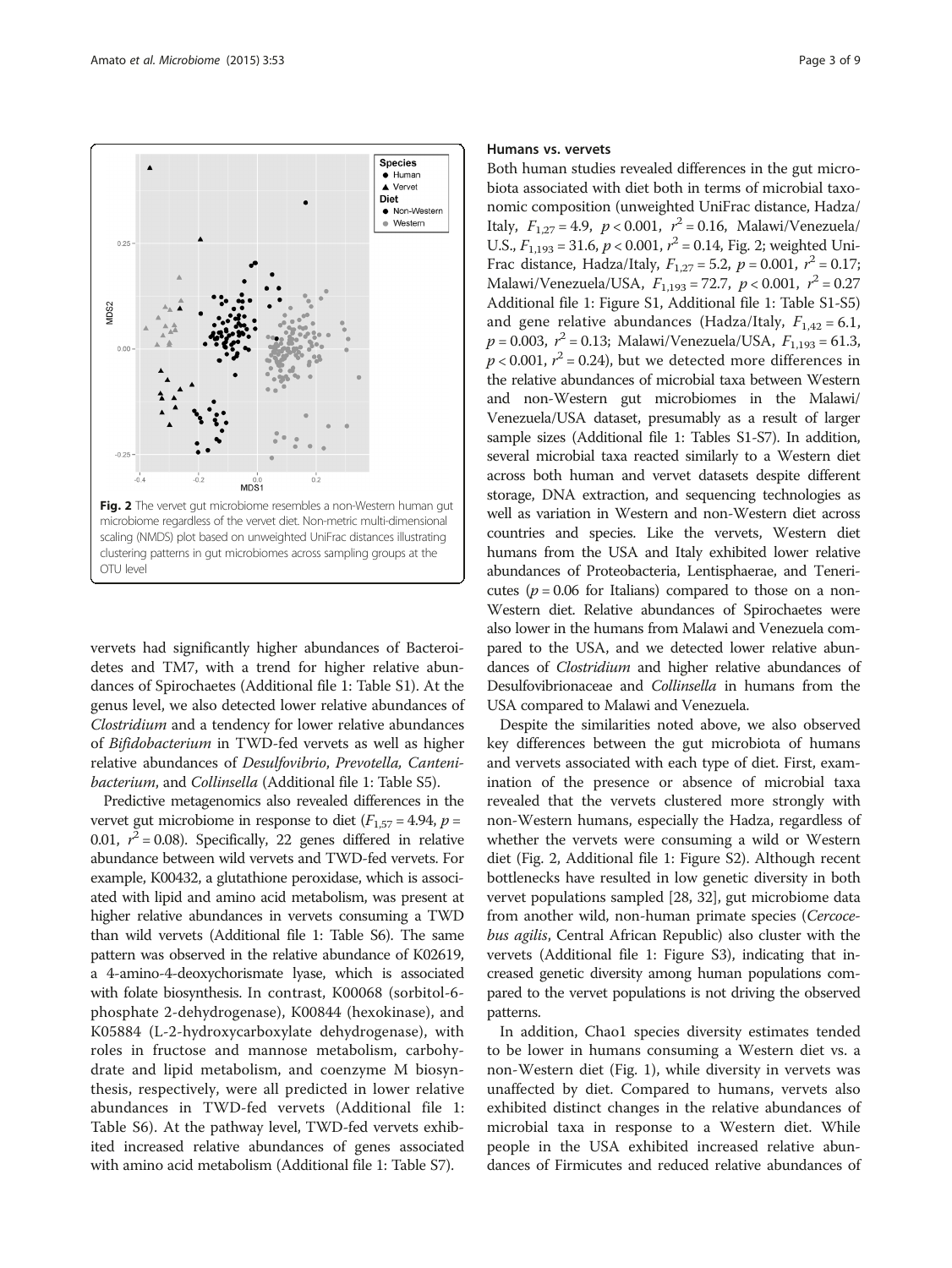Bacteroidetes compared to people in Venezuela and Malawi, vervets exhibited the following opposite pattern: a reduction in Firmicutes relative abundances and an increase in Bacteroidetes relative abundances in response to a Western diet (Fig. 3a). Furthermore, Western human populations exhibited lower relative abundances of Prevotella and higher relative abundances of Bacteroides and Bifidobacterium, which contrasts sharply with the patterns observed in the vervets (Fig. 3b). Vervets also exhibited increased levels of Cantenibacterium on a Western diet, but both human populations we examined showed the opposite pattern. Finally, in both human populations, relative abundances of Succinovibrio and Treponema were lower for people consuming a Western diet, but diet did not signficantly affect these taxa in vervets.

Predictive metagenomic data also showed strong differences in the reactions of the vervet and human gut microbiota to diet. Although the relative abundance of K00432 (glutathione peroxidase) changed in response to diet in both humans and vervets, its relative abundance decreased in humans on a Western diet while in vervets its relative abundance increased (Additional file 1: Table S6). The same was true of K01858 (myo-inositol-1-phosphate synthase), K02548 (general secretion pathway protein I), and K02619 (4-amino-4-deoxychorismate lyase), associated with carbohydrate metabolism, cofactor and vitamin metabolism/biosynthesis, and folate biosynthesis, respectively (Additional file 1: Table S6). Additionally, vervets showed shifts in the relative abundances of eight genes that did not shift in response to diet in humans in either study. At the pathway level, humans also showed an increased relative abundance of genes associated with carbohydrate metabolism when consuming a Western diet, a difference that was not observed in vervets (Additional file 1: Table S7).

# **Discussion**

As hypothesized, our data indicate that the composition of the human and vervet gut microbiota is distinct on a Western diet. However, we did not observe differences in the relative abundance of fewer microbial taxa and



Stars indicate significant differences (FDR-corrected p < 0.05) in relative abundances between diets for both humans and vervets. However, Bacteroides relative abundances were not significantly different between diets for vervets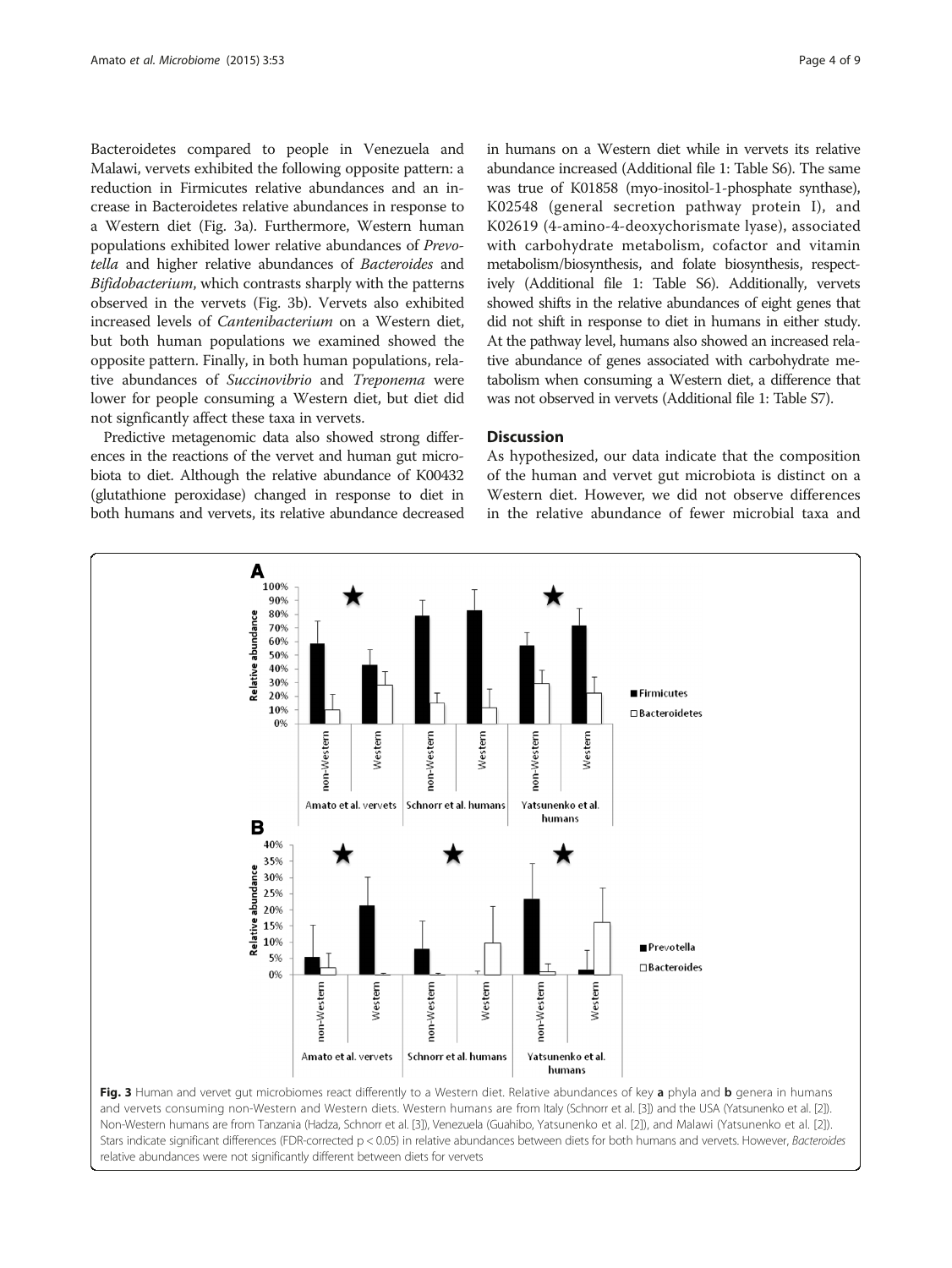genes in the vervets compared to the humans. Instead, the effect of a Western diet on the vervet gut microbiota was driven by distinct patterns in microbial taxa and genes compared to humans.

Many of the patterns we detected in both vervets and humans have been reported in other studies. For example, we observed elevated microbial richness and higher relative abundances of Prevotella in non-Western humans and elevated relative abundances of Bacteroides in Western humans. These results are concordant with a study of the human gut microbiota that associates diets high in protein and animal fat with high levels of Bacteroides and diets high in plant carbohydrates with high levels of Prevotella [23, 33]. Similarly, all published studies of Western and non-Western humans to-date report higher microbial richness and higher relative abundances of Prevotella in non-Western populations [2–6, 34]. In contrast, vervets on a Western diet showed similar microbial richness and higher relative abundances of Prevotella, a change that is mirrored in the macaque model [12].

In addition, we detected an elevated relative abundance of Collinsella in humans on a Western diet, and Collinsella has been associated with obesity in other studies of humans [35]. Similarly, while decreased relative abundances of Bacteroidetes coupled with increased relative abundances of Firmicutes, like those we observed in Western humans from the USA, are not reported in many studies comparing Western and non-Western humans [4, 5, 34]; they have been associated with obesity in human and mouse studies [36]. In our TWD-fed vervets, we measured the opposite patterns, and these findings are analogous to previous work contrasting a high-fat diet to a captive control (chow) diet in a macaque model (Macaca fuscata) where a shift to a high-fat diet also resulted in significant increases in Bacteroidetes, especially Prevotella and no significant variations in Firmicutes [12].

These commonalities suggest that our results are not unique to the human and vervet populations that we examined in this study. The human gut microbiota and its response to an easy-to-digest Western diet that is low in fiber differ fundamentally from the non-human primate gut microbiota. These findings provide the first evidence implying a specialization of the human gut microbiota. Therefore, while non-human primates may serve as comparative biomedical models for other aspects of human physiology [28], we suggest that the non-human primate gut microbiota may not provide an ideal direct model for understanding the effect of the human gut microbiota on host metabolism and nutrition in the context of a Western diet.

It is important to note that both the human and vervet data used in this study compare distinct populations, and therefore it is impossible to control for potential non-diet influences on the gut microbiota such as host genetics,

exposure to local microbial pools, and antibiotic use. Likewise, future studies must control for the potential effects of non-human primate captivity such as host social contact networks and early life influences on the gut microbiota. However, it is unlikely that the results we present here are primarily driven by these potential confounds. Patterns in confounding factors such as antibiotic use across populations of the same host are likely to be similar for both humans and vervets, with Western humans and captive vervets generally having more exposure to antibiotics than non-Western humans and wild vervets. Therefore, while diet may not be the only factor causing differences between populations of the same host species, the comparisons of patterns between the two host species remains valid. Additionally, the captive population of vervets was taken from St. Kitts between 1975 and 1980. As a result, the two populations are only separated by 3–8 generations, reducing the impact of host genetics as a potential confound for the vervets.

Despite the comparison of multiple datasets in this analysis, studies generally indicate that host diet has the strongest effect on the gut microbiota compared to other factors [37], reducing the potential for confounding factors associated with different host populations to drive the observed patterns. For example, when human studies broadly control for host ethnic backgrounds, they continue to illustrate strong impacts of Western and non-Western diets, suggesting that differences in gut microbiota composition between populations of the same host species with distinct diets are unlikely to be geneticallydriven [6]. Furthermore, although the vervet Western diet is distinct from a human Western diet, it is important to note that Western and non-Western human diets vary markedly across populations (e.g., USA vs. Italy and Malawi vs. Venezuela vs. Tanzania; [2, 3]). Despite differences within these diet categories, Western and non-Western human populations still cluster together in terms of gut microbiota composition, and other studies comparing Western and non-Western humans consistently report similar patterns [2–6, 34], suggesting that differences in the human and vervet gut microbiota are not driven by subtle variation in the composition of either a Western or non-Western diet or by idiosyncrasies in the selected datasets. Likewise, while the data we present were not all generated using the same methodology, the potential effects of distinct DNA extraction protocols, PCR primers, or sequencing platforms on gut microbiota data have been shown to be small [38, 39] compared to the effects of diet. Additionally, all DNA extractions utilized bead-beating step, which reduces extraction bias [40], and our use of the same closed-reference OTU picking pipeline (see methods) on rarefied data also reduces the potential effect of sequencing error and read depth on the results [41].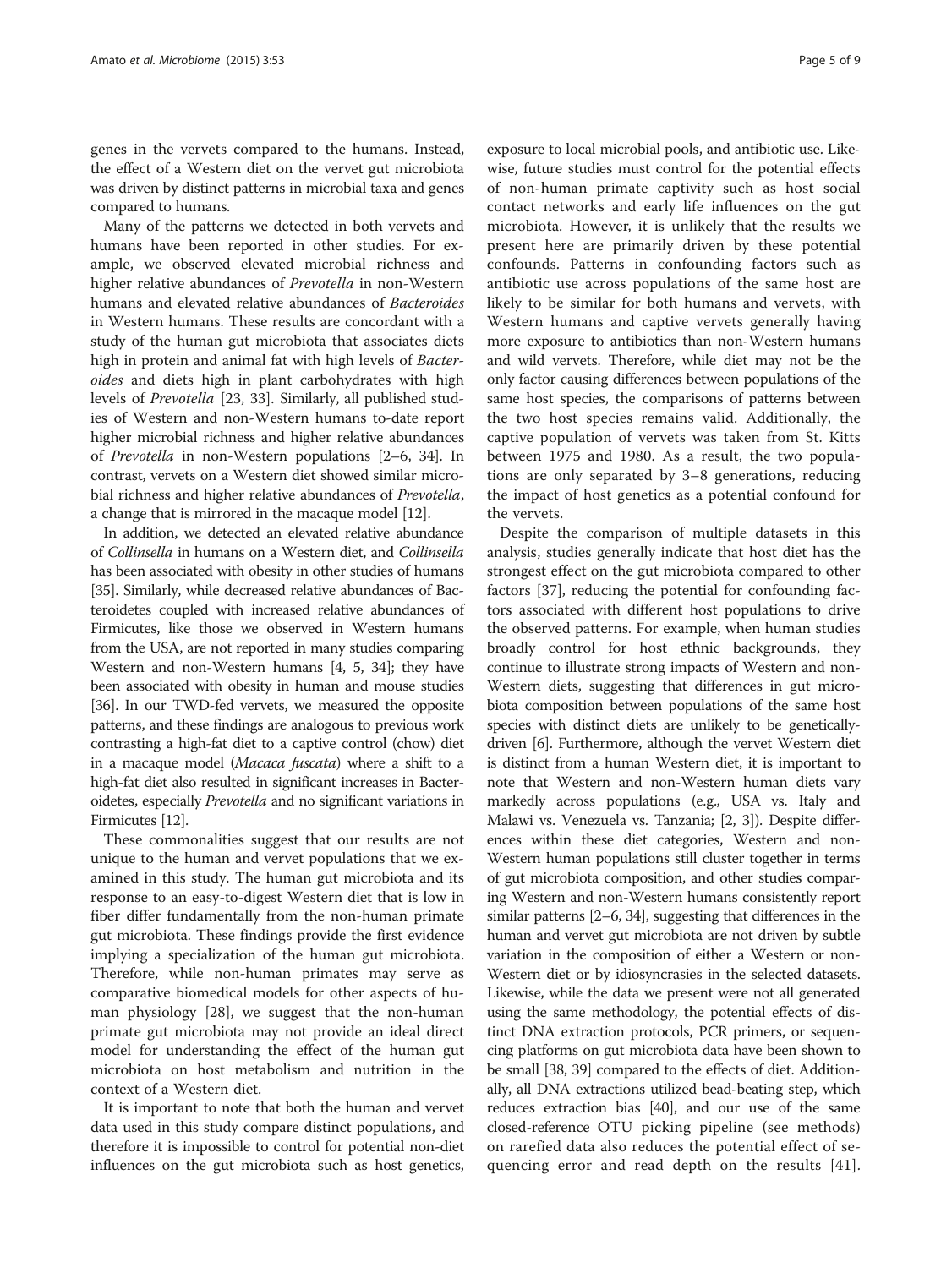Therefore, while we cannot completely eliminate the biases of study-specific methodology on this dataset, we are confident that the patterns presented are biologically-driven.

Although data for other non-human primate taxa must be collected, we propose two explanations for the distinct responses of the human and non-human primate gut microbiota to diet. First, it is possible that the unique properties observed in the human gut microbiota are simply the result of unique human diet and physiology (namely an easy-to-digest, meat-heavy diet and increased brain size, reduced gut size, increased fat deposition, and decreased muscle mass [17–19]). Since both host diet and physiology drive gut microbiota composition [42], evolutionary changes in human diet and physiology could have easily led to a distinct gut microbiota. Another possible explanation is that, in addition to other factors such as diet, unique properties of the human gut microbiota contributed to the evolution of human physiology. For example, if over time the human gut microbiota shifted in a way that confers an increased capacity for energy production and storage, it could have promoted increased brain size during human evolution. Similarly, because the human gut microbiota plays a role in regulating host energy intake and fat production [43], and an increased capacity to store energy as fat has been hypothesized to have enabled humans to develop larger brains [18, 19], changes in the gut microbiota that affected host metabolic pathways could have contributed to the evolution of the human brain as well. To distinguish between these two alternatives, further studies are necessary that measure the metabolic potential of the human and non-human gut microbiota and more directly compare the physiological consequences of consuming a Western diet. However, a recent study suggests that large-brained primates endure seasonal periods of food limitation more successfully than small-brained primates [44]. Together with evidence that gut microbes compensate for periodically reduced energy intake in some wild primates [45], these data could indicate a role for the gut microbiota in buffering hosts nutritionally against energetically expensive physiological adaptations.

Finally, our data indicated that, in addition to the gut microbiota, the physiological responses of humans and non-human primates to a Western diet may be distinct. Although vervets have an adverse metabolic reaction to a Western diet and can become obese in captivity [46, 47], most of the TWD-fed vervets did not gain weight during the study (Additional file 1: Table S8). It is possible that two factors restricted vervet weight gain: (1) finite food availability and (2) study duration (6 months). We regard these factors as unlikely to be limiting because the vervets were provided with enough food to result in a 10 % daily surplus, and no obvious reduction in food intake was observed [47]. Moreover, a sufficiently high-

protein, high-fat diet can impact the gut microbiota almost immediately in humans, and changes are similar to those observed across populations with distinct diets [24], suggesting that a 6-month interval was sufficient. Although the captive vervets weighed more than the wild vervets both before and after the diet challenge, indicating an effect of captivity on body weight, this effect is likely a result of increased food availability and decreased activity, both of which would be expected to exacerbate weight gain and negative health outcomes on a Western diet, not mitigate them. While additional research is necessary to confirm and examine this pattern in more detail, we suggest that a side effect of the proposed unique human gut microbiota may be an increased susceptibility to obesity and metabolic disorders, particularly when hosts are consuming a highprotein, high-fat diet. If the non-human primate gut microbiota does, in fact, possess properties that make it resistant to obesity when subjected to a Western diet, it may open new avenues of exploration for translational metabolic therapies. What might confer this resistance and whether it can be maintained over generations of Western diet consumption remains to be investigated, but understanding these factors could help develop treatments to improve human resistance to obesity via the gut microbiota.

#### Conclusions

Although animal models such as non-human primates are commonly used to test mechanisms of human gut microbe interactions, direct comparisons of the influence of commonly investigated factors on the gut microbiota of humans and non-human primates are lacking. This study demonstrates that similar host diets differentially affect the human and non-human primate gut microbiota. These results indicate that non-human primates are not appropriate models for directly testing the relationships between human diet, physiology and the gut microbiota. However, the observed patterns have implications for human evolution since they suggest an association between the gut microbiota and unique shifts in human diet and physiology across evolutionary time. A more detailed examination of this association has the potential to transform our understanding of the role of gut microbes in human biology.

# Methods

### Sample collection and processing

Rectal swabs were used to sample the gut microbiota of 74 wild and captive vervets. In January 2010, 25 wild vervet monkeys were captured, sampled, and released on the island of St. Kitts. Wild vervets on St. Kitts are not provisioned and consume mainly ripe fruits, flowers, and seeds [48]. We considered this a non-Western diet. In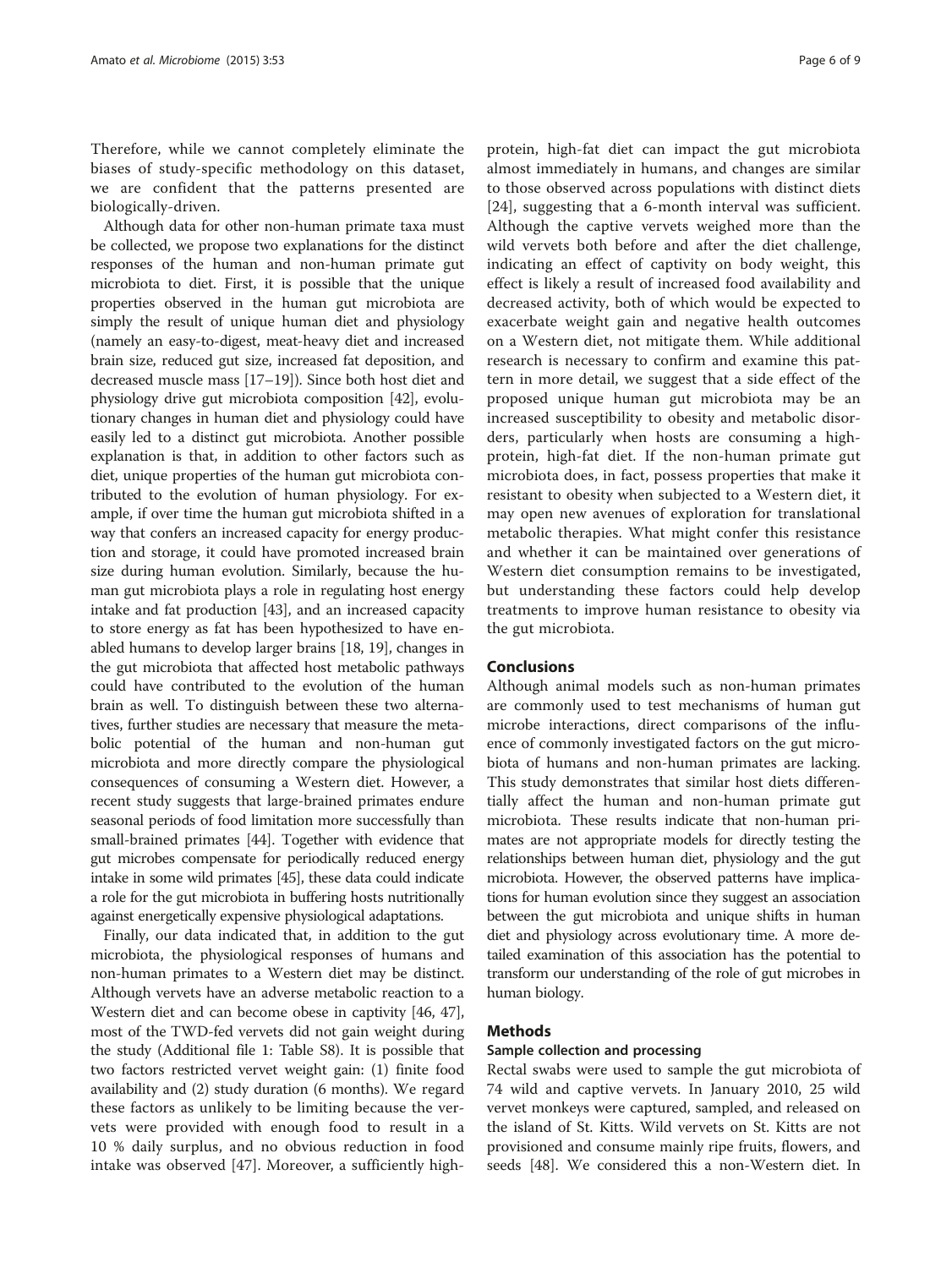September 2009, 49 vervets at the Wake Forest University Primate Center were sampled in a similar manner. These vervets are directly descended from the St. Kitts population (with an initial group obtained in 1975) and were fed a typical Western human diet (TWD; LabDiet 5L0P, Purina, St. Louis, MO; 18 % protein, 37 % fat, 45 % carbohydrates, 9 % fiber) for 6 months before sampling. Sampling of and care for the captive TWD vervets was approved by the Institutional Animal Care and Use Committee at Wake Forest University (IACUC #A10-091). Sampling of the wild monkeys was approved by the University of Illinois Institutional Animal Care and Use Committee (IACUCs #08044, #11046) as well as the University of California Los Angeles IACUC (#2009-053-13). All sampling was carried out in accordance with the approved guidelines at each institution.

All rectal swabs were immediately placed in RNAlater (Qiagen Inc., Valencia, CA, USA) and stored at −80 °C until processing. DNA was extracted from rectal swabs using a MoBio UltraClean Soil DNA Isolation kit (MoBio, Carlsbad, CA, USA) per manufacturer instructions. The V1–V3 region of the bacterial 16S rRNA gene was amplified using pyrotagged primers (MID 1-15) 27f and 534r. Amplicons were checked for specificity with gel electrophoresis and cleaned using the AMPure XP system (Beckman Coulter, Danvers, MA, USA). Amplicons were sequenced using 454 pyrosequencing technology at the J. Craig Venter Institute and/or the University of Illinois KECK Center. No differences were seen in the microbial taxonomic distributions of samples sequenced at both sequencing centers. Therefore, sequencing center was eliminated as a possible effect.

Raw sequence data from non-Western and Western human populations published by Yatsunenko et al. [2] and Schnorr et al. [3] were also obtained for analysis. Non-Western human populations were sampled in Malawi, Venezuela (Guahibo Amerindians), and Tanzania (Hadza). Western human populations were sampled in the USA and Italy. Only individuals between the ages of 18 and 50 were included from the Yatsunenko et al. [2] dataset (Malawi/ Venezuela  $N = 76$  people, USA  $N = 118$  people), while all samples from Schnorr et al. [3] were included (Hadza  $N = 17$  people, Italy  $N = 11$  people).

### Data analysis

All sequence data were quality filtered so that sequences shorter than 200 nt, longer than 1000 nt, containing incorrect primer sequences, more than six ambiguous base calls and/or homopolymers longer than 7 nt were discarded, resulting in 387,785,923 sequences across all studies. All subsequent data analyses were performed using QIIME (version 1.8.0) [49]. Operational taxonomic units (OTUs) were picked closed-reference against the Green Genes 13\_8 database with OTUs defined as sharing ≥97 % identity. This strategy made

it possible to compare patterns across studies despite the use of different primers and/or sequencing platforms and reduced the impact of sequencing error on the data. Due to the use of 454 technology in two of the datasets, we rarefied the number of sequences from each sample to 1000 for all studies. Previous studies suggest that this level allows for meaningful comparison [49]. Almost half of the samples were removed from the analysis as a result of quality filtering and rarefaction. Additionally, nine TWD vervet samples were removed from analysis as a result of unusually high relative abundances of Brachyspira. Several Brachyspira species are known gut pathogens, and loose stools were observed in some of the enclosures during the diet trial. Removing these samples did not affect the overall patterns observed in beta diversity within and across studies (Additional file 1: Figure S4, S5) but did lead to Brachyspira relative abundances in a more typical range. A total of 36 samples were included in the final analysis.

Chao1 diversity estimates were produced for each sample using QIIME. We also predicted the metagenome associated with each sample using Phylogenetic Investigation of Communities by Reconstruction of Unobserved States (PICRUSt 1.0.0) [27] after normalizing for 16S copy number. The average Nearest Sequenced Taxon Index was  $0.11 \pm 0.03$ , with Western humans falling at the lower end of the range and non-Western humans and vervets falling at the higher end.

We tested for significant differences between wild and TWD vervets as well as Western and non-Western humans from each human study. Although inter-study effects on patterns of gut microbial community composition have been demonstrated to be low [38, 39], we tested for the effect of diet within each individual dataset independently to eliminate the potential for confounding factors. Principle coordinate analyses based on unweighted and weighted UniFrac distances were used to visualize differences in gut microbial community composition among populations. PERMA-NOVA (R software, version 3.0.2, adonis package) was used to test for the effect of diet on microbial community composition and predicted metagenomes for all three datasets. Similarly, for each dataset, we tested for differences in the relative abundances of microbial taxa and genes between wild and TWD vervets or between Western and non-Western humans using a series of Kruskal-Wallis tests at each taxonomic level.  $p$  values were adjusted using either a family-wide detection rate (microbial taxonomy) or a Bonferroni correction (predicted metagenomes). All statistics were performed using QIIME's implementation of R.

# Availability of supporting data

The raw sequence files supporting the results of this article are available in the NCBI Sequence Read Archive (SRA) under accession number SRP065516.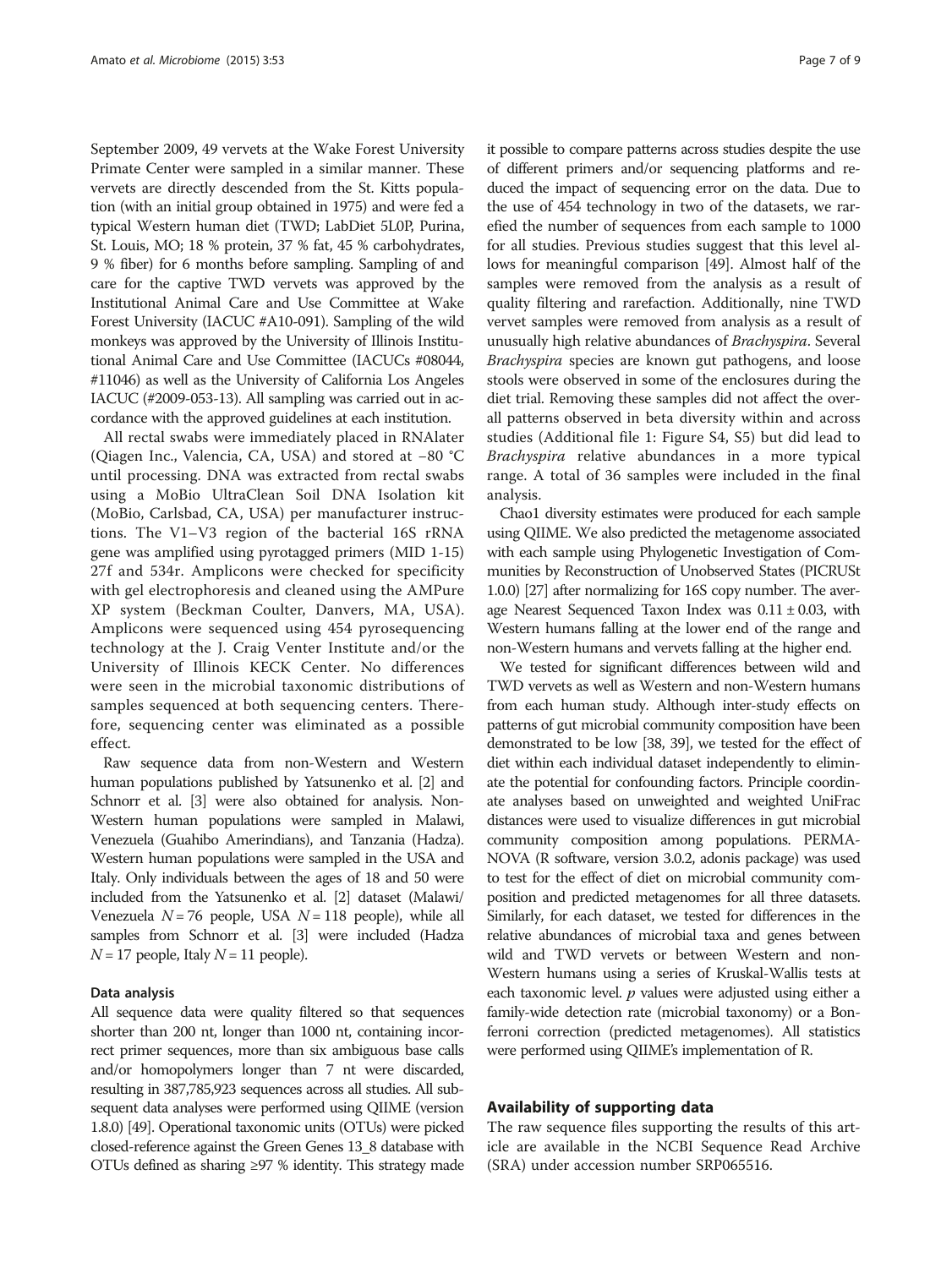# Additional file

#### [Additional file 1:](http://www.microbiomejournal.com/content/supplementary/s40168-015-0120-7-s1.doc) Supplementary tables and figures. (DOC 2591 KB)

#### Competing interests

The authors declare that they have no competing interests.

#### Authors' contributions

KRA wrote the manuscript. KRA and CJY analyzed the data. CJY and GC processed the vervet samples. CAS, JDC, MEBM, AG, TRT, BAW, RMS, KEN, BAW, RK, and SRL provided feedback on the manuscript. SRL, RMS, KEN, BAW, and BAW provided funding. All authors read and approved the final manuscript.

#### Acknowledgements

This work was supported by the NSF grant #0935347 (Human Origins Moving in New Directions – HOMINID, PI: Rebecca M. Stumpf), NSF grant BCS-0820709 (PI: Rebecca M. Stumpf), NCRR P40 grant #RR019963 and VA contract #VA247-P-0447 (PI: Jay Kaplan) and the NIH grant #5R01RR016300 (Integrated genetic and genomic resources for a model system, PI: Nelson Freimer). The authors are especially grateful to Jay Kaplan, Matt Jorgensen, and Nelson Freimer for providing samples from the Wake Forest University-UCLA-VA Vervet Research Colony and to Klara Petrzelkova and WWF, Bayanga CAR for facilitating access to mangabey samples. They also wish to thank Marcus Gillis and Manolito Torralba for assistance in sequencing at JCVI. Nelson Freimer and Ania Jasinska provided helpful commentary.

#### Author details

<sup>1</sup>Department of Anthropology, Northwestern University, Evanston, USA. 2 Department of Anthropology, University of Colorado Boulder, Boulder, USA. 3 BioFrontiers Institute, University of Colorado Boulder, Boulder, USA. 4 Department of Range Sciences, Montana State University, Bozeman, USA. 5 Department of Anthropology, University of Illinois, Urbana, USA. <sup>6</sup>Department of Anthropology, Boston University, Boston, USA. <sup>7</sup>Department of Sociology, Anthropology, and Women's Studies, American Military University and American Public University, Charles Town, USA. <sup>8</sup>The Institute for Genomic Biology, University of Illinois, Urbana, IL 61801, USA. <sup>9</sup>Department of Ecology, Evolution, and Behavior, University of Minnesota, Minneapolis, USA. <sup>10</sup>Department of Anthropology, University of Wisconsin, Milwaukee, USA. <sup>11</sup>Department of Genetics, University of the Free State, Nurrances, our a Department of Microbiology, University of Bloemfontein, South Africa. <sup>12</sup>Department of Microbiology, University of Illinois, Urbana, USA. <sup>13</sup>The J. Craig Venter Institute, Rockville, USA. <sup>14</sup>Department of Animal Sciences, University of Illinois, Urbana, USA. <sup>15</sup>School of Medicine, University of California San Diego, La Jolla, USA. 16Center for Neurobehavioral Genetics, University of California, Los Angeles, CA, USA.

# Received: 20 May 2015 Accepted: 29 September 2015

#### References

- 1. Turnbaugh PJ, Ridaura VK, Faith JJ, Rey FE, Knight R, Gordon HA. The effect of diet on the human gut microbiome: a metagenomic analysis in humanized gnotobiotic mice. Sci Transl Med. 2009;1:6ra14.
- Yatsunenko T, Rey FE, Manary MJ, Trehan I, Dominguez-Bello MG, Contreras M, et al. Human gut microbiome viewed across age and geography. Nature. 2012;486(7402):222–7.
- 3. Schnorr SL, Candela M, Rampelli S, Centanni M, Consolandi C, Basaglia G, et al. Gut microbiome of Hadza hunter-gatherers. Nat Comm. 2014;5:3654. doi[:10.1038/ncomms4654.](http://dx.doi.org/10.1038/ncomms4654)
- 4. Obregon-Tito AJ, Tito RY, Metcalf JL, Sankaranarayanan K, Clemente JC, Ursell LK, et al. Subsistence strategies in traditional societies distinguish gut microbiomes. Nat Comm. 2015;6:6505.
- 5. Clemente JC, Pehrsson EC, Blaser MJ, Sandhu K, Gao Z, Wang B, et al. The microbiome of uncontacted Amerindians. Sci Adv. 2015;1(3):e1500183.
- 6. Ou J, Carbonero F, Zoetendal EG, DeLaney JP, Wang M, Newton K, et al. Diet, microbiota, and microbial metabolitesin colon cancer risk in rural Africans and African-Americans. Am J Clin Nutr. 2013;98(1):111–20.
- 7. Hu F, van Dam R, Liu S. Diet and risk of type II diabetes: the role of types of fat and carbohydrate. Diabetol. 2001;44:805–17.
- 8. Ley RE. Obesity and the human microbiome. Curr Opin Gastroenterol. 2010;26(1):5–11.
- 9. Larsen N, Vogensen FK, van den Berg FWJ, Nielsen DS, Andreasen AS, Pedersen BK, et al. Gut microbiota in human adults with type 2 diabetes differs from non-diabetic adults. PLoS One. 2010;5(2):e9085.
- 10. Hosseini E, Grootaert C, Verstraete W, Van de Wiele T. Propionate as a health-promoting microbial metabolite in the human gut. Nutr Rev. 2011;69(5):245–58. doi:[10.1111/j.1753-4887.2011.00388.x](http://dx.doi.org/10.1111/j.1753-4887.2011.00388.x).
- 11. Faith JJ, McNulty NP, Rey FE, Gordon JI. Predicting a human gut microbiota's response to diet in gnotobiotic mice. Science. 2011;333:101–4.
- 12. Ma J, Prince AL, Bader D, Hu M, Ganu R, Baquero K, et al. High-fat maternal diet during pregnancy persistently alters the offspring microbiome in a primate model. Nat Comm. 2014;5:3889. doi:[10.1038/ncomms4889](http://dx.doi.org/10.1038/ncomms4889).
- 13. Kisidayova S, Varadyova Z, Pristas P, Piknova M, Nigutova K, Petrzelkova KJ, et al. Effects of high- and low-fiber diets on fecal fermentation and fecal microbial populations of captive chimpanzees. Am J Primatol. 2009;71:548–57.
- 14. Leonard WR, Snodgrass JJ, Robertson ML. Effects of brain evolution on human nutrition and metabolism. Annu Rev Nutr. 2007;27:311–27.
- 15. Teaford MF, Ungar PS. Diet and the evolution of the earliest human ancestors. PNAS. 2000;97(25):13506–11.
- 16. Carmody RN, Wrangham RW. The energetic significance of cooking. J Human Evol. 2009;57(4):379–91.
- 17. Aiello LC, Wheeler P. The expensive-tissue hypothesis: the brain and digestive system in human and primate evolution. Curr Anthr. 1995;32(2):199–221.
- 18. Kuzawa CW. Adipose tissue in human infancy and childhood: an evolutionary perspective. Yearb Phys Anthropol. 1998;41:177–209.
- 19. Leonard WR, Robertson ML, Snodgrass JJ, Kuzawa CW. Metabolic correlates of hominid brain evolution. Comp Biochem Physiol A. 2003;135:5–15.
- 20. Wlasiuk G, Nachman MW. Adaption and constraint at toll-like receptors in primates. Mol Biol Evol. 2010;27(9):2172–86.
- 21. Casanova JL, Abel L, Quintana-Murci L. Human TLRs and IL-1Rs in host defense: Natural insights from evolutionary, epidemiological, and clinical genetics. Immunology. 2011;29:447–91.
- 22. Kargman S, Charleson S, Cartwright M, Frank J, Riendeau D, Mancini J, et al. Characterization of prostaglandin G/H synthase 1 and 2 in rat, dog, monkey, and human gastrointestinal tracts. Gastroenterol. 1996;111(2):445–54.
- 23. Wu GD, Chen J, Hoffmann C, Bittinger K, Chen YY, Keilbaugh SA, et al. Linking long-term dietary patterns with gut microbial enterotypes. Science. 2011;334:105–8.
- 24. David LA, Maurice CF, Carmody RN, Gootenberg DB, Button JE, Wolfe BE, et al. Diet rapidly and reproducibly alters the human gut microbiome. Nature. 2014;505:559–66. doi[:10.1038/nature12820.](http://dx.doi.org/10.1038/nature12820)
- 25. Tremaroli V, Backhed F. Functional interactions between the gut microbiota and host metabolism. Nature. 2012;489:242–9.
- 26. Moeller AH, Li Y, Ngole EM, Ahuka-Mendeke S, Lonsdorf EV, Pusey AE, et al. Rapid changes in the gut microbiome during human evolution. PNAS. 2014;111(46):16431–5. doi[:10.1073/pnas.1419136111](http://dx.doi.org/10.1073/pnas.1419136111).
- 27. Langille MGI, Zaneveld J, Caporaso JG, McDonald D, Knights D, Reyes JA, et al. Predictive functional profiling of microbial communitiesusing 16S rRNA marker gene sequences. Nat Biotech. 2013;8:1–10.
- 28. Jasinska AJ, Schmitt CA, Service SK, Cantor RM, Dewar K, Jentsch JD, et al. Systems biology of the vervet monkey. ILAR J. 2013;54(2):122–43.
- 29. Gray SB, Langefeld CD, Ziegler JT, Hawkins GA, Wagner JD, Howard TD. Single-nucleotide polymorphisms in the TBF gene are associated with obesity-related phenotypes in vervet monkeys. Obesity. 2011;15:1427–32.
- 30. Kavanagh K, Fairbanks LA, Bailey JN, Jorgensen MJ, Wilson M, Zhang L, et al. Characterization and heritability of obesity and associated risk factors in vervet monkeys. Obesity. 2007;15:1666–74.
- 31. Jaffe KE, Isbell LA. The guenons: polyspecific associations in socioecological perspective. In: Campbell C, Fuentes A, MacKinnon KC, Bearder SK, Stumpf RM, editors. Primates in perspective. Second Editionth ed. New York: Oxford University Press; 2011. p. 277–99.
- 32. Aarnink A, Jacquelin B, Dauba A, Hebrard S, Moureaux E, Muller-Trutwin M, et al. MHC polymorphism in Caribbean African green monkeys. Immunogen. 2014;66(6):353–60.
- 33. De Filippo C, Cavalieri D, Di Paola M, Ramazzotti M, Poullet JB, Massart S, et al. Impact of diet in shaping gut microbiota revealed by a comparative study in children from Europe and rural Africa. PNAS. 2010;107(33):14691–6.
- 34. Martinez I, Stegen JC, Maldonado-Gomez MX, Eren AM, Siba PM, Greenhill AR, et al. The gut microbiota of rural Papua New Guineans: Composition, diversity patterns, and ecological processes. Cell Rep. 2015;11:527–38.